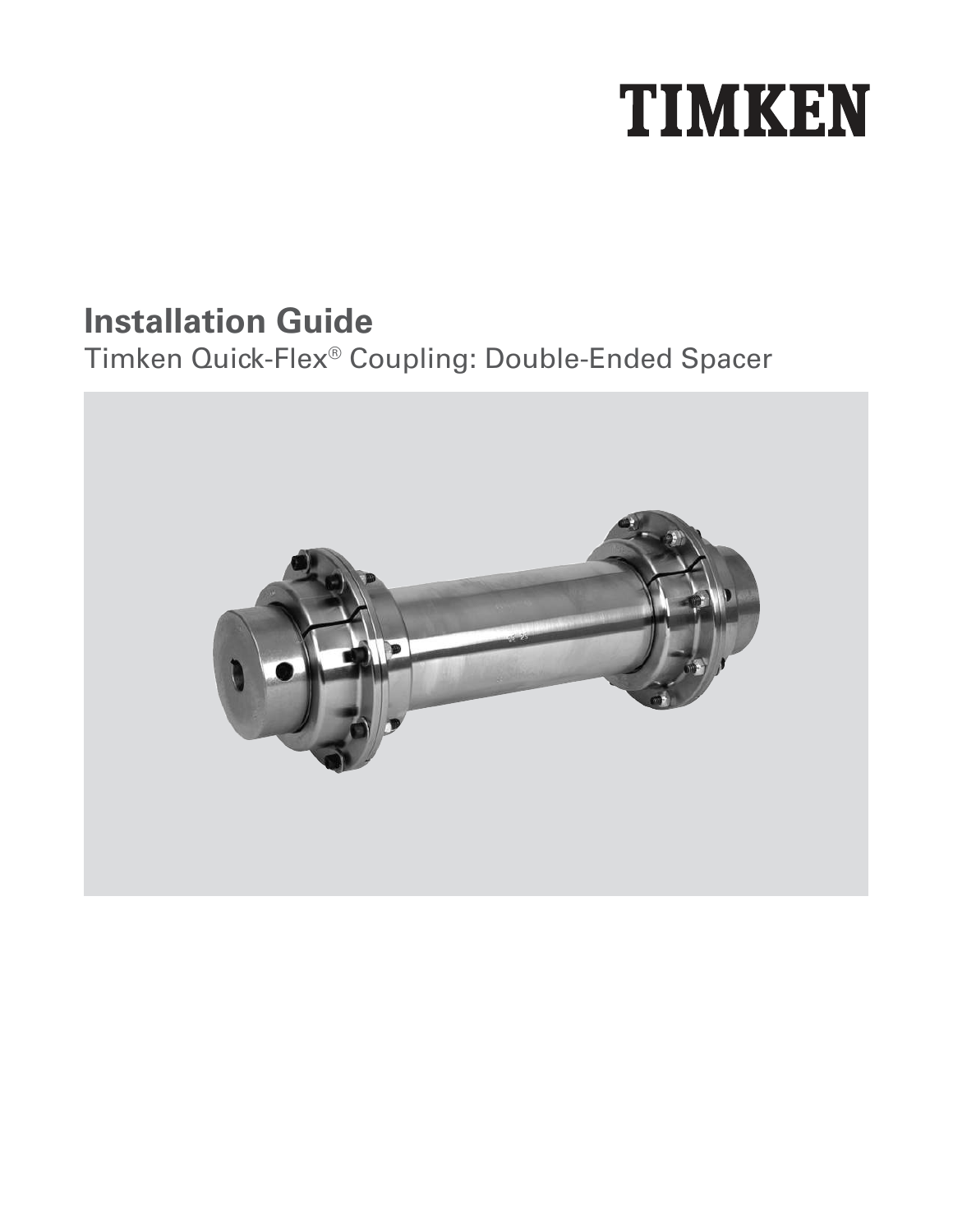#### **DOUBLE-ENDED SPACER COUPLING INSTALLATION**

Please complete the following steps to install Timken Quick-Flex double-ended spacer couplings.

You should have the following pieces before starting the job:

- **•**  Two hubs
- **•**  One spacer body
- **•**  Two inserts
- **•**  Two covers with included hardware

#### **NOTE**

It is critical to identify what style cover you are using, as this will change the hardware included, as well as the installation procedure. A mismatch between the coupling and the application may result in less than optimal performance.

There are four types of covers (fig. 1):

- **• High-speed cover**: QF5 through QF175 use a standard snap ring to secure cover in place. QF250 and larger use eight bolts with lock washers.
- **Low-speed split cover:** This cover is free-floating and is located outside the shoulders of the two hubs. All sizes come with four bolts for securing the two halves together around the insert.
- **• High-speed split cover**: This cover will be supplied in four pieces to fit over the spacer body. QF15 through QF250 use eight bolts around the rim to secure the two halves together, QF500 through QF1890 use 16 bolts, and QF3150 and larger use 20 bolts. QF250 and larger use eight bolts with lock washers to secure the cover to each hub.
- **• High-performance split cover**: This cover is free-floating and is located on the insert with an internal radial groove. All sizes come with four socket-head cap screws for securing the two halves together around the insert.



**Fig. 1. Quick-Flex cover types and included hardware.**

#### **INSTALLATION**

- 1. Check the bore size of the coupling halves and the shafts. Ensure that they are the correct bore size to fit the application.
- 2. If the coupling does not fit easily, clean and deburr the shafts.
- 3. Identify cover style:
	- a. **If using high-speed covers QF5 through QF175**, slide one snap ring down each shaft, then slide one cover onto each shaft with the larger opening facing the shaft separation. For QF250 and larger, slide one cover onto each shaft with the larger opening facing the shaft separation.
	- b. **If using low-speed or high-performance split covers**, leave covers aside and continue to step 4.
	- c. **If using high-speed split covers, QF250 and larger**, use bolts and washers to secure in place. In some instances, one or both vertically split pieces cover halves will also be split horizontally. The horizontally split half should be placed on the spacer body side. If both halves are split, then splits should be aligned 90 degrees from each other when bolted together. Do not bolt to coupling hub until installation is complete.
- 4. Install the hubs. They should be mounted so the end of the shaft is flush with surface "A" as shown in fig. 2.
- 5. Install the spacer body and inserts. Slide all three components (spacer body and two inserts) tight to one side and check the gap from the insert face to hub flange face shown as surface "A" in fig. 2. This should not exceed  $[(2 \times G_{\text{Max}}) - (2 \times G_{\text{Min}})]$  using the appropriate minimum hub gap ( $G_{Min}$ ) and the maximum hub gap ( $G_{Max}$ ) from table 2. If this gap exceeds your calculation, adjust one or both hubs to set within specs, paying attention not to have the shaft end extend past surface "B" as shown in fig. 2.
- 6. Tighten both hubs securely to the shafts using the set screws.
- 7. Check coupling for misalignment (table 3) and align as necessary.



lock out/tag out procedures when servicing power transmission equipment.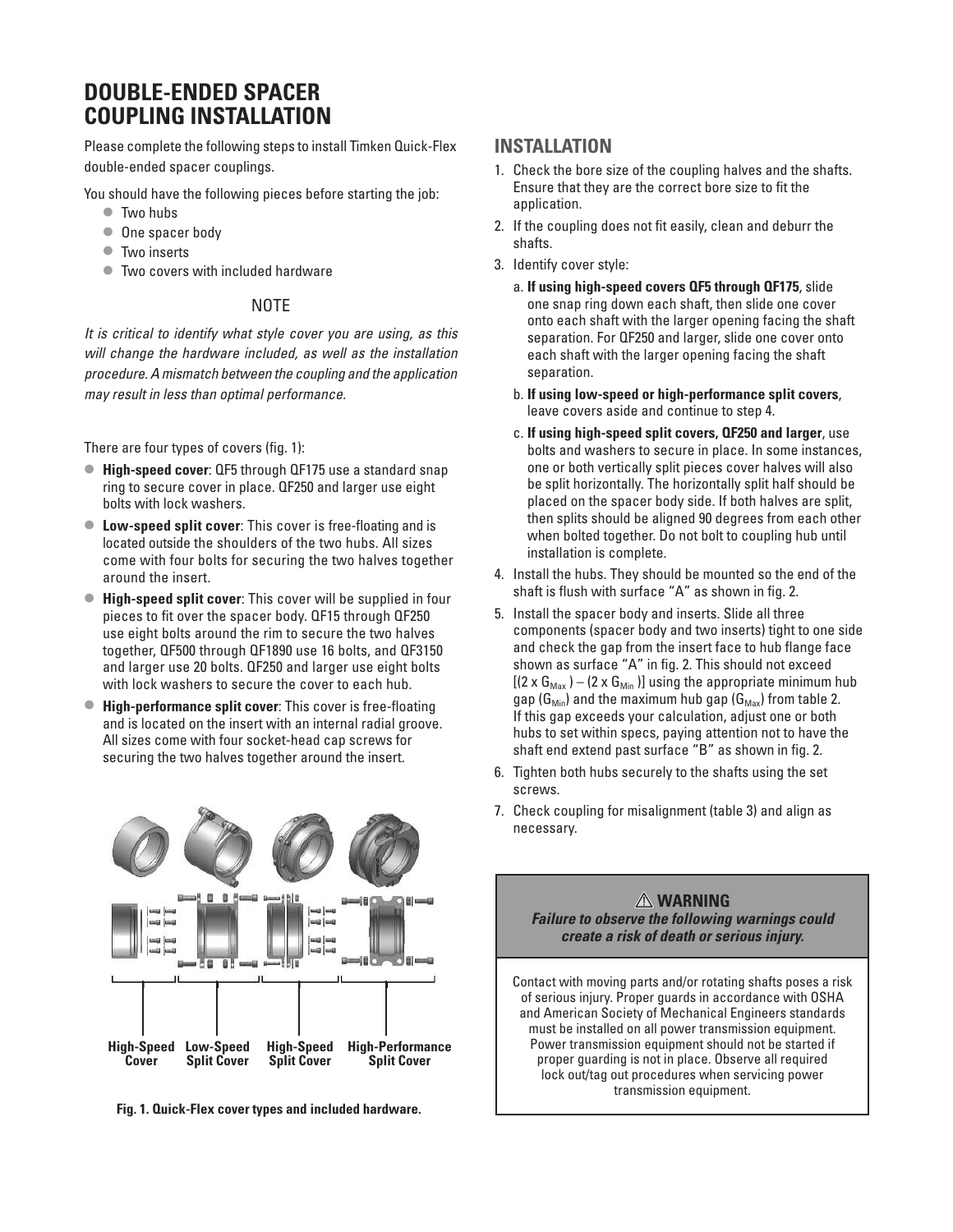#### 8. Install the cover:

- a. **High-speed cover**: Slide the cover over the coupling hub and insert until fully rested against the shoulder of the coupling hub. Use the included hardware to secure the cover.
- b. **Low-speed or high-performance split cover**: Place each half over the insert and secure using the four bolt/washer/ nut hardware combinations supplied. For the highperformance split cover bolt tightening torque ratings, see table 1.
- c. **High-speed split cover**: Match the four pieces into two complete cover halves using the flange face detail to distinguish the two halves. For QF250 and larger, make sure the cover half with the eight holes for mounting to the coupling hub is on the coupling hub side, not the spacer side. Bolt the four pieces together using the supplied hardware, ensuring the splits in each half are rotated 90 degrees relative to each other. Install bolts to secure the cover to the coupling hub.

#### NOTE

Standard hubs are supplied with a clearance fit and should slide onto the shaft without excessive force. If the hubs have been ordered with interference fit, then heat the coupling halves to approximately 300° C (572° F) before installing on shafts. If not heated properly, the couplings will not fit on the hub properly.

**TABLE 1. HIGH-PERFORMANCE SPLIT COVER** 

| <b>TIGHTENING TORQUE</b> |              |                          |  |
|--------------------------|--------------|--------------------------|--|
| <b>Coupling Series</b>   | <b>Bolts</b> | <b>Tightening Torgue</b> |  |
|                          | In.          | Nm<br>ft.-Ibs.           |  |

|              | ın.                                                      | ft.-Ibs.     |
|--------------|----------------------------------------------------------|--------------|
| QF15HPCOVER  | (4) $\frac{1}{4}$ nc x $\frac{7}{8}$                     | 10.8<br>8    |
| QF25HPCOVER  | $(4)$ $\frac{3}{8}$ nc x $\frac{1}{4}$                   | 40.7<br>30   |
| QF50HPCOVER  | $(4) \frac{1}{2}$ nc x $\frac{13}{4}$                    | 101.7<br>75  |
| QF100HPCOVER | (4) $1/2$ nc x $21/4$                                    | 101.7<br>75  |
| QF175HPCOVER | $(4)$ 5/8 nc x 21/2                                      | 169.5<br>125 |
| QF250HPCOVER | $(4)$ 3/ <sub>4</sub> nc x 2 <sup>1</sup> / <sub>4</sub> | 203.4<br>150 |
| QF500HPCOVER | $(4)$ 3/ <sub>4</sub> nc x 2 <sup>1</sup> / <sub>4</sub> | 203.4<br>150 |



#### **REVOLUTIONS PER MINUTE (RPM) AND BALANCE**

The Timken Quick-Flex coupling is machined on all surfaces and thus its dynamic balance is good. If the coupling is run at a high speed, it is important that the key used to attach the coupling hubs is the same length as the coupling hub. The set screws should also be changed to full length to fill the hole. Please refer to table 4 for maximum RPM ratings.

**TABLE 2. QUICK-FLEX DOUBLE-ENDED SPACER COUPLING HUB GAP (G) DIMENSIONS**

| Coupling<br><b>Series</b> | High-Speed<br>Cover |                  | Low-Speed<br><b>Split Cover</b> |                  | High-Speed<br><b>Split Cover</b> |                  | High-<br>Performance<br><b>Split Cover</b> |                  |
|---------------------------|---------------------|------------------|---------------------------------|------------------|----------------------------------|------------------|--------------------------------------------|------------------|
|                           | $G_{Min}$           | $G_{\text{Max}}$ | $G_{Min}$                       | $G_{\text{Max}}$ | $G_{Min}$                        | $G_{\text{Max}}$ | $G_{Min}$                                  | $G_{\text{Max}}$ |
|                           | mm<br>in.           | mm<br>in.        | mm<br>in.                       | mm<br>in.        | mm<br>in.                        | mm<br>in.        | mm<br>in.                                  | mm<br>in.        |
| QF5                       | 1.60<br>0.063       | 2.34<br>0.092    | N/A                             | N/A              | N/A                              | N/A              | N/A                                        | N/A              |
| QF15                      | 0.91<br>0.036       | 2.79<br>0.110    | 0.91<br>0.036                   | 2.52<br>0.099    | 0.91<br>0.036                    | 3.20<br>0.126    | 0.91<br>0.036                              | 5.59<br>0.22     |
| QF25                      | 2.03<br>0.080       | 5.21<br>0.205    | 2.03<br>0.080                   | 3.38<br>0.133    | 2.03<br>0.080                    | 3.57<br>0.140    | 2.03<br>0.080                              | 4.06<br>0.16     |
| QF50                      | 0.89<br>0.035       | 5.28<br>0.208    | 0.89<br>0.035                   | 2.57<br>0.101    | 0.89<br>0.035                    | 5.59<br>0.220    | 0.89<br>0.035                              | 4.06<br>0.16     |
| QF100                     | 3.56<br>0.140       | 7.37<br>0.290    | 3.56<br>0.140                   | 9.65<br>0.380    | 3.56<br>0.140                    | 9.65<br>0.380    | 3.56<br>0.140                              | 9.40<br>0.37     |
| QF175                     | 4.78<br>0.188       | 5.28<br>0.208    | 4.78<br>0.188                   | 9.53<br>0.375    | 4.78<br>0.188                    | 8.84<br>0.348    | 4.57<br>0.180                              | 9.35<br>0.368    |
| QF250                     | 2.54<br>0.100       | 5.84<br>0.230    | 2.54<br>0.100                   | 9.27<br>0.365    | 2.54<br>0.100                    | 6.35<br>0.250    | 2.54<br>0.100                              | 8.08<br>0.318    |
| QF500                     | 3.18<br>0.125       | 6.35<br>0.250    | N/A                             | N/A              | 3.18<br>0.125                    | 9.53<br>0.375    | 3.18<br>0.125                              | 9.53<br>0.375    |
| QF1000                    | 4.06<br>0.160       | 9.86<br>0.388    | N/A                             | N/A              | 4.06<br>0.160                    | 10.41<br>0.410   | N/A                                        | N/A              |
| QF1890                    | 5.13<br>0.202       | 7.06<br>0.278    | N/A                             | N/A              | 5.13<br>0.202                    | 11.53<br>0.454   | N/A                                        | N/A              |
| QF3150                    | 1.78<br>0.070       | 7.75<br>0.305    | N/A                             | N/A              | 1.78<br>0.070                    | 9.65<br>0.380    | N/A                                        | N/A              |
| QF10260                   | 3.23<br>0.127       | 12.83<br>0.505   | N/A                             | N/A              | 3.23<br>0.127                    | 12.50<br>0.492   | N/A                                        | N/A              |



**Fig. 2. Proper shaft-to-hub engagement.**